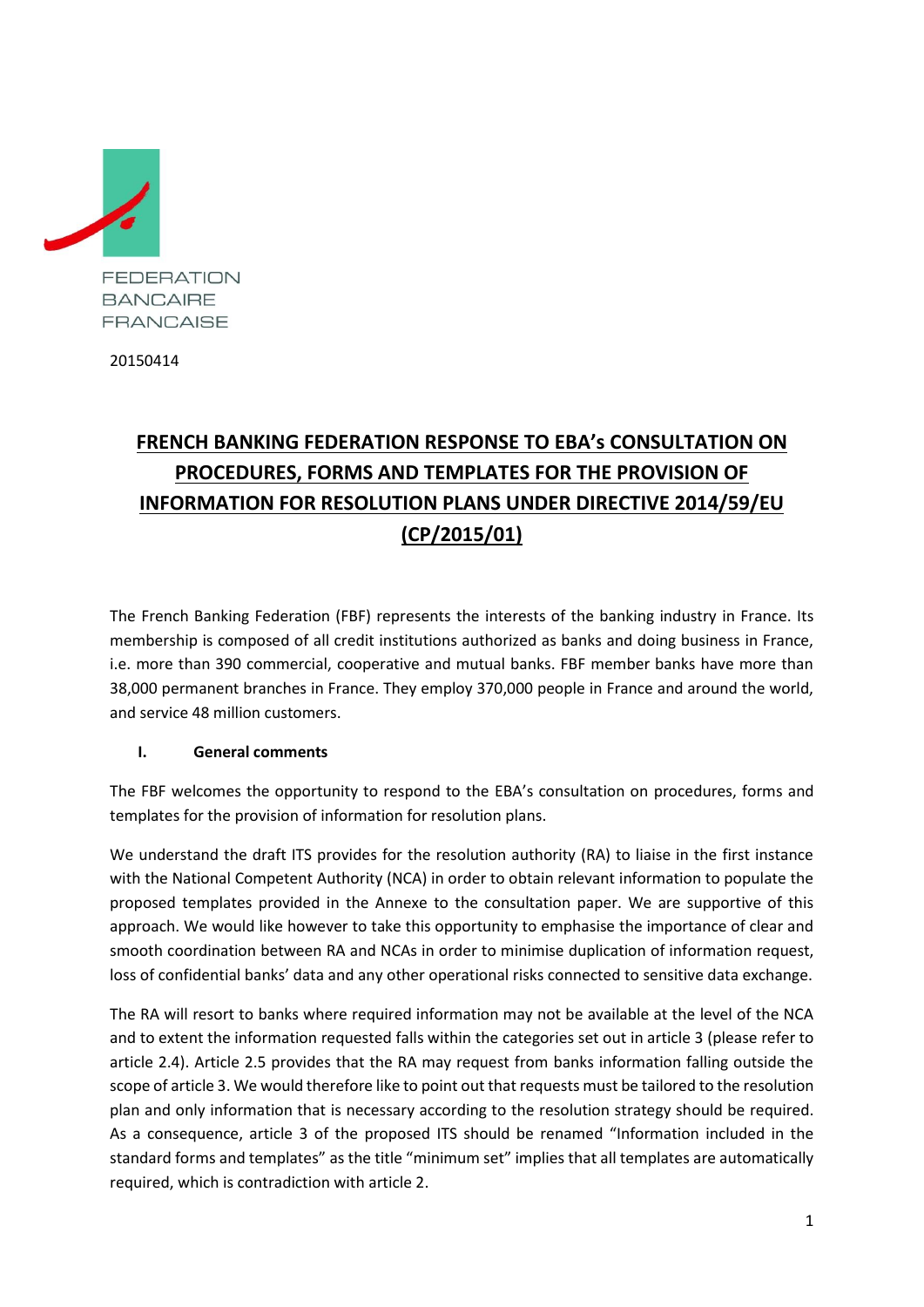We would like to draw the EBA's attention to the importance of clarifying the consolidation basis on which data may be required. As resolution plans are drafted at aggregated level for Single Point of Entry institutions, it is our understanding that procedures, forms and templates for the provision of information for resolution plans proposed by the EBA apply to the highest level of consolidation of SPE institutions. The proportionality principle should be taken into account given the granularity of the information required and its relevance for resolution plans.

Please find our answers to the consultation paper below.

# **II. Answer to questions related to the consultation**

Q1. : Do you agree with the level of details of this minimum set of forms and templates for resolution planning?

We have several comments on the proposed draft templates:

## *Annex I – Organisational structure*

 It would make sense if banks could merge annex 1 (Organisational structure) and annex 2 (Governance and management) in order to avoid duplication of information provision, such as for example legal entity, entity name and legal identifier.

## *Annex II - Governance and management*

- Column 030 "Location" requiring the city where the entity is legally registered is duplicative of column 040 "Jurisdiction of incorporation" and could be eliminated
- Banks would like guidance on which key managers are required (CEO, CFO..?).

# *Annex III – Critical functions and core business lines*

 Columns 060 to 090 call for "material assets" and "material liabilities" relating to the banks' critical functions and core business lines. Although these terms originate from level 1 text (BRRD Annex, Section B, (4)), it would be helpful if guidance was provided as to a threshold of materiality or specification of materiality in relation to the concerned banking group or bank. Another option could be to mention the total balance sheet of the activity concerned.

#### *Annex IV*

# *Section 1: Critical counterparties (Assets)*

 This template requires the identification of major/critical bank's counterparties as well as an analysis of the impact of their failure on the bank's financial situation. According to column 060, guarantees should be reported though it is unclear which type (cash only as per the example?). We believe the definition of guarantee should be clarified.

#### *Section 2: Critical counterparties (Liabilities)*

• In columns 050-060, what is the definition of "funding" in relation to "liability?"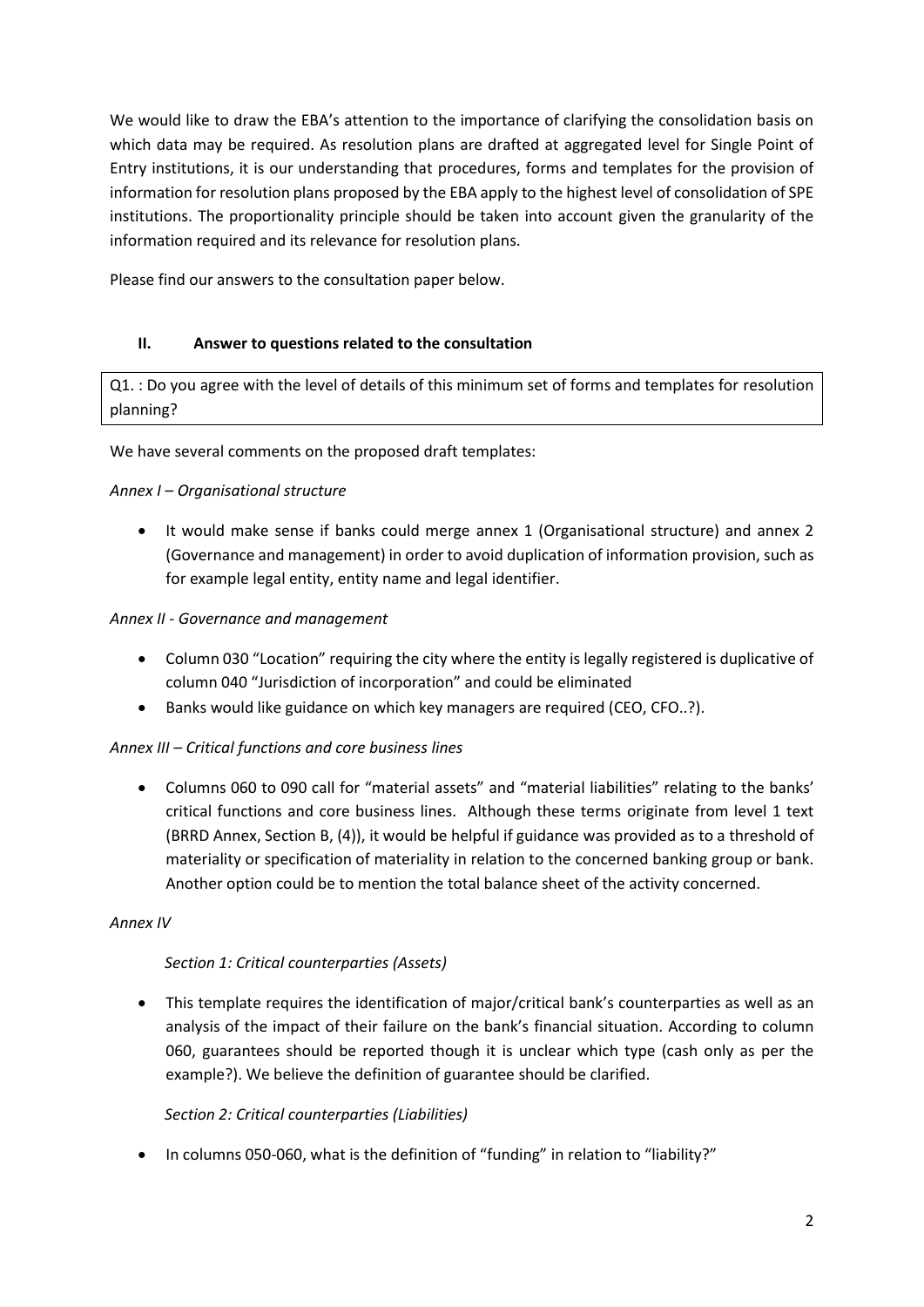## *Annex V – Structure of liabilities*

- Row 030 demands applicable governing law of the liabilities (EU or third country). We would like to know whether an entity with liabilities under multiple laws must provide a separate sheet for each.
- We would like to suggest that unsecured liabilities be broken down into two categories of deposits for "Corporates" and "SMEs and Individuals deposits" to reflect their different position within the liability hierarchy under article 108 of the BRRD. We would also like to point out that no information is requested on maturity for deposits.
- Banks would prefer reporting interbank deposits in this category rather than in column 170 for "Other liabilities excluded by article 44(2) of BRRD" for consistency reasons.
- We do not understand where derivatives should be reported and whether the net liability (after netting) should be set forth in senior unsecured debt.

# *Annex VII – Off-balance sheet*

The definition of "critical operation" should be clarified (column 080)

# *Annex VIII – Payment Systems*

- We believe it should be confirmed that only payments systems are to be reported in this annex. The instructions refer to items 11 and 12 which are much broader : item 12 quotes also clearing and settlement systems, and item 11 quotes "systems" (whose definition is not provided), hence the need to clarify this point.
- Column 120 section 1/090 of section 2 (impact on resolution proceedings/outcome of contract in case of resolution): more information should be provided on what is requested in this column. The EBA could propose standard answers rather than an example.
- It should be confirmed which identification code is required in column 060/080 on section 1.
- Membership requirement (column 110): given the broad scope of such request, a short definition would be welcome.

# *Annex IX – Information systems (General information, Contractual information and Mapping)*

- We suggest that the three templates proposed in this annex could be merged into a single one in order to have the information related to the same system on the same page –management of information system owner (template 1), provider (template 2) and user (template 3).
- In addition to the name (system A), a description of each MIS could be useful to identify the system (it is a requirement in BRRD, item 13).

# *Annex X – Interconnectedness*

 The classification proposed in column 050 should be consistent with EBA guidelines on article 65 (5) of BRRD.

# *Annex XII – Legal impacts of resolution*

 We understand that column 060 (termination affecting resolution tools) can only be filled by the authorities when the resolution strategy has been established.